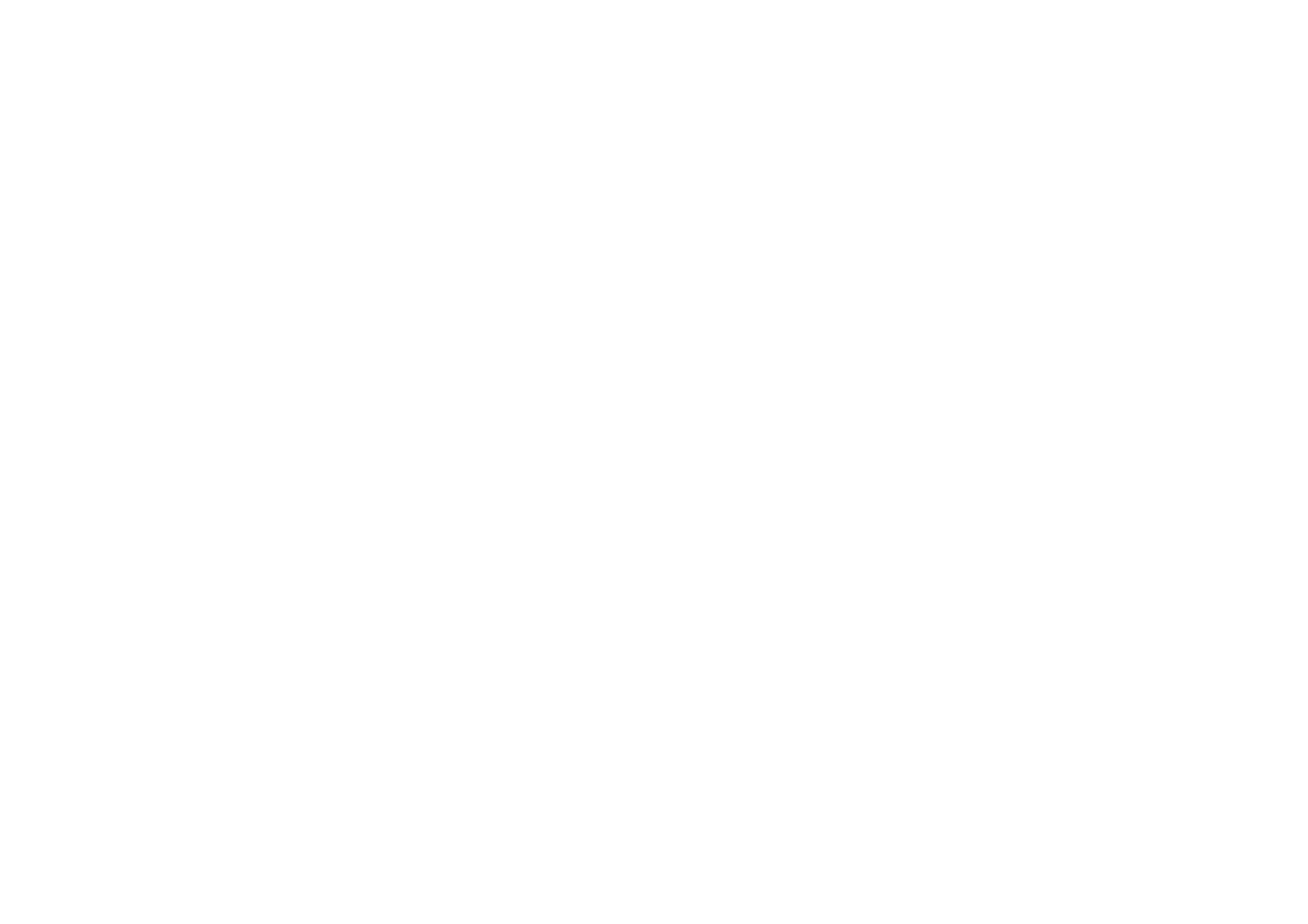# Eine Puppe, die keiner mehr mehr mag<br>for flute, oboe, clarinette (B-flat), trumpet (C), tenor-trombone, accordeon, violin, viola, cello, double-bass and three megaphones

written in 2013 for Ensemble Reconsil

### by Marko Ciciliani

Premiere: April 10 2013 at the Schönberg Center in Vienna/Austria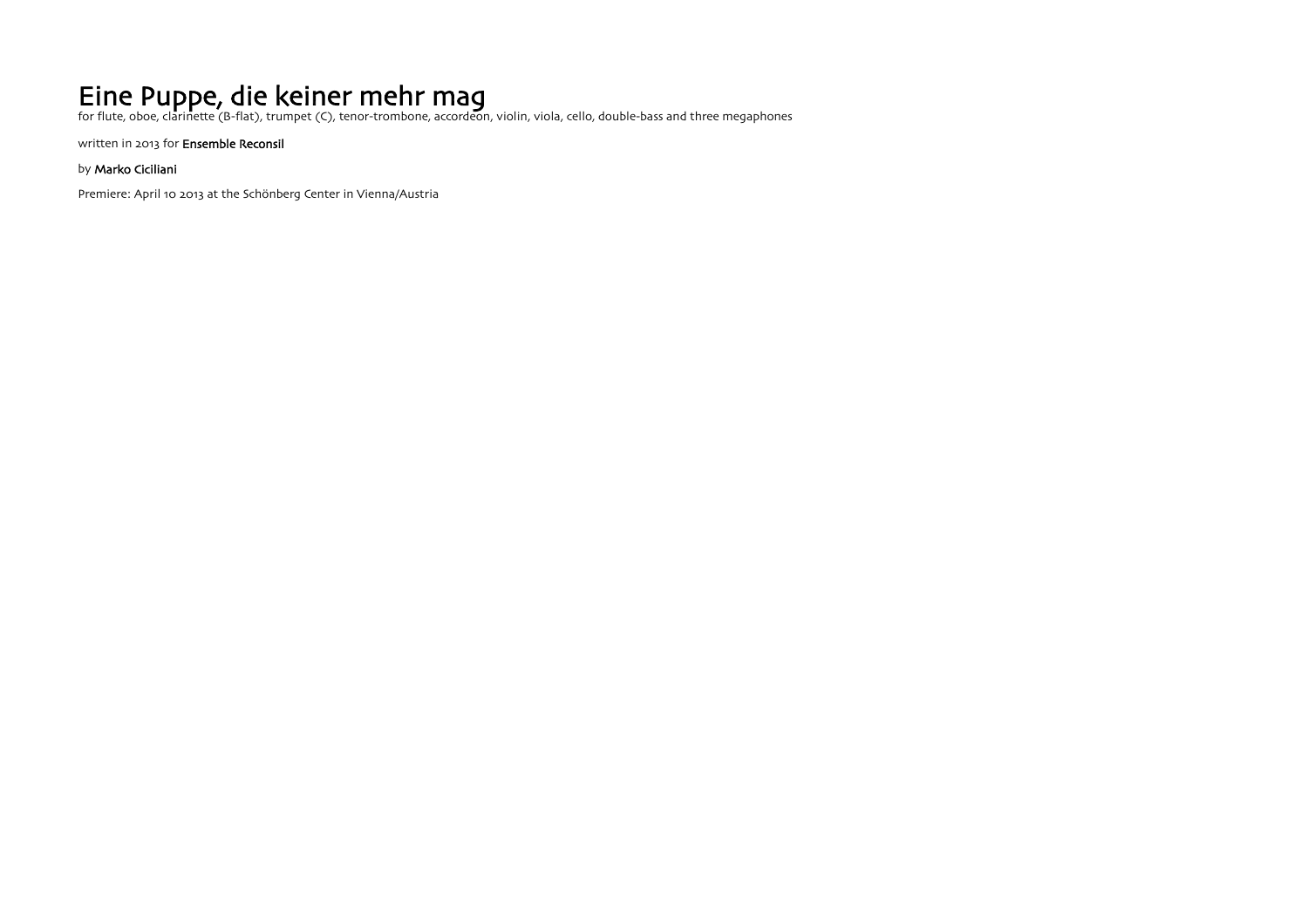### Eine Puppe, die keiner mehr mag

for ten instruments and three megaphones **Marko Ciciliani 2013** 



<sup>\*)</sup> all accents until m.48 simile: sfz in sul pont position with swift descresc. and change to ordinario position.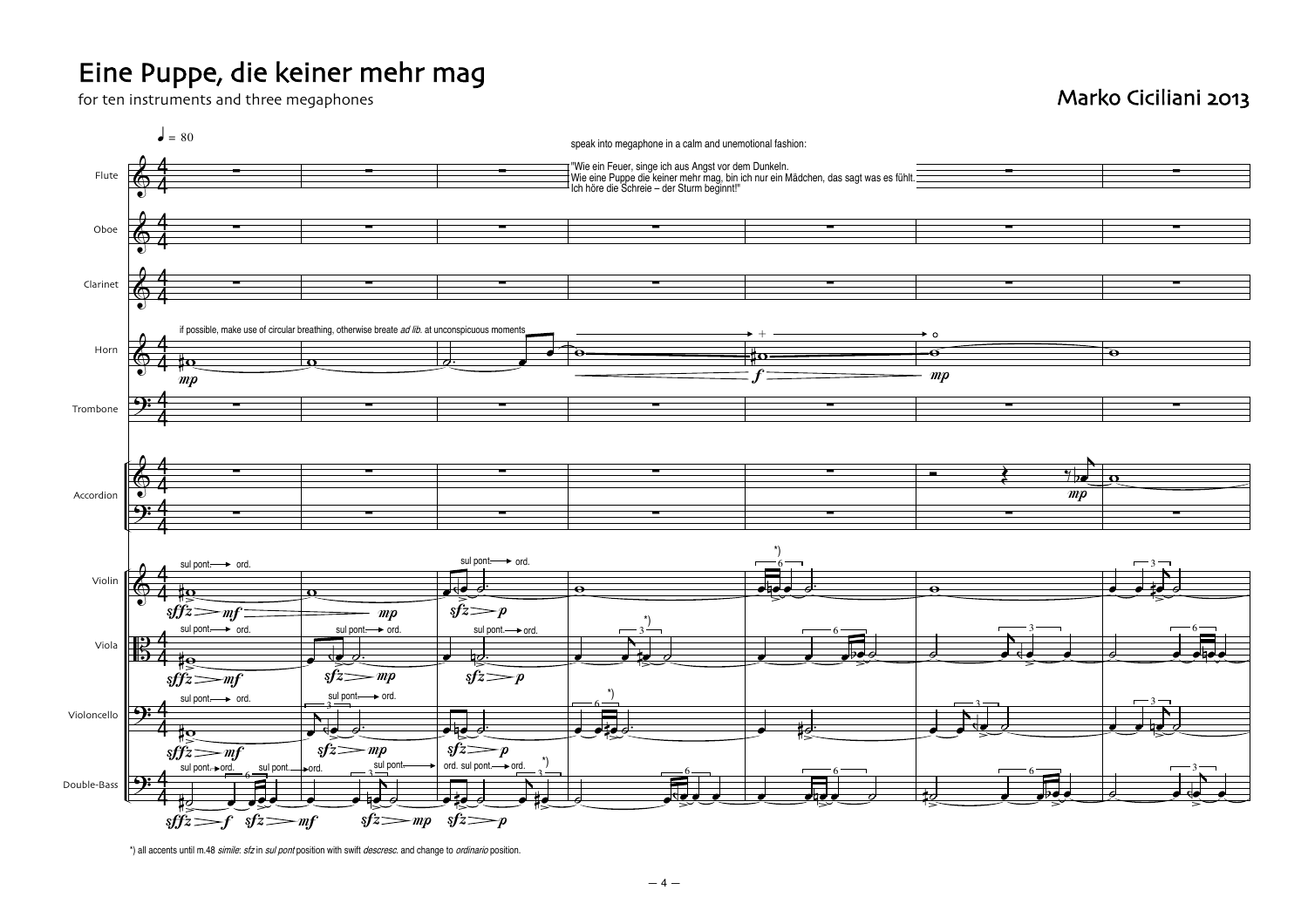

 $-5-$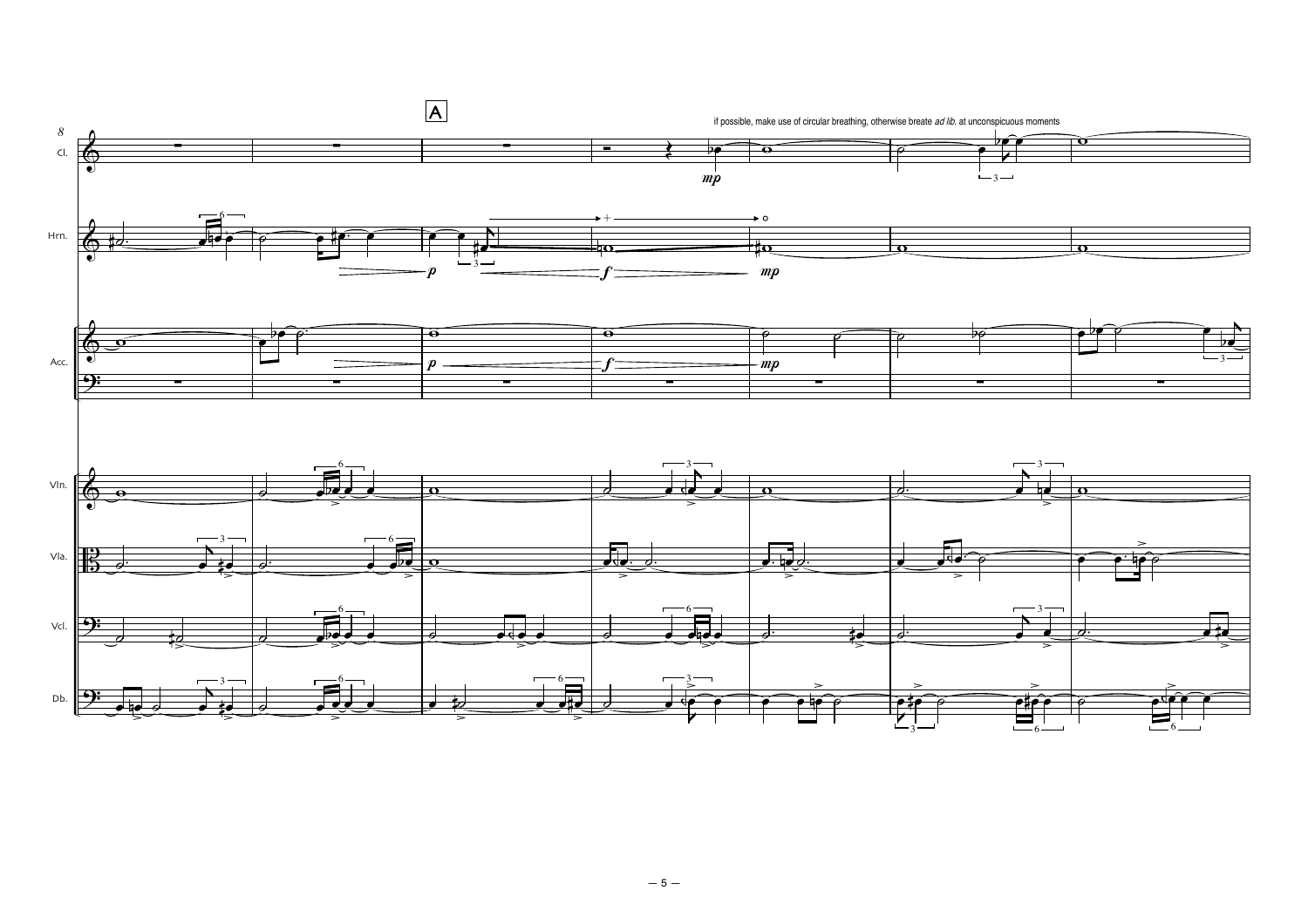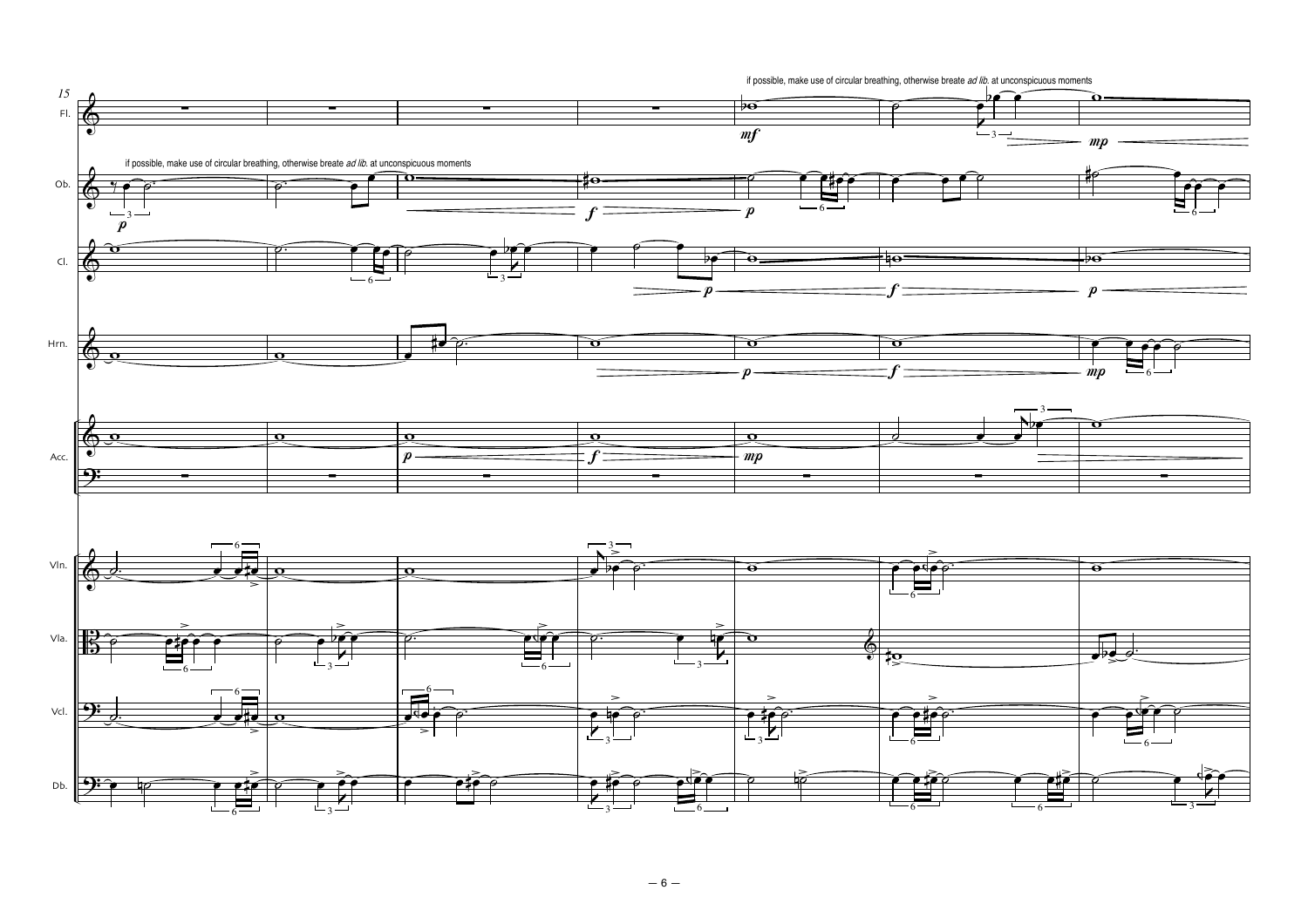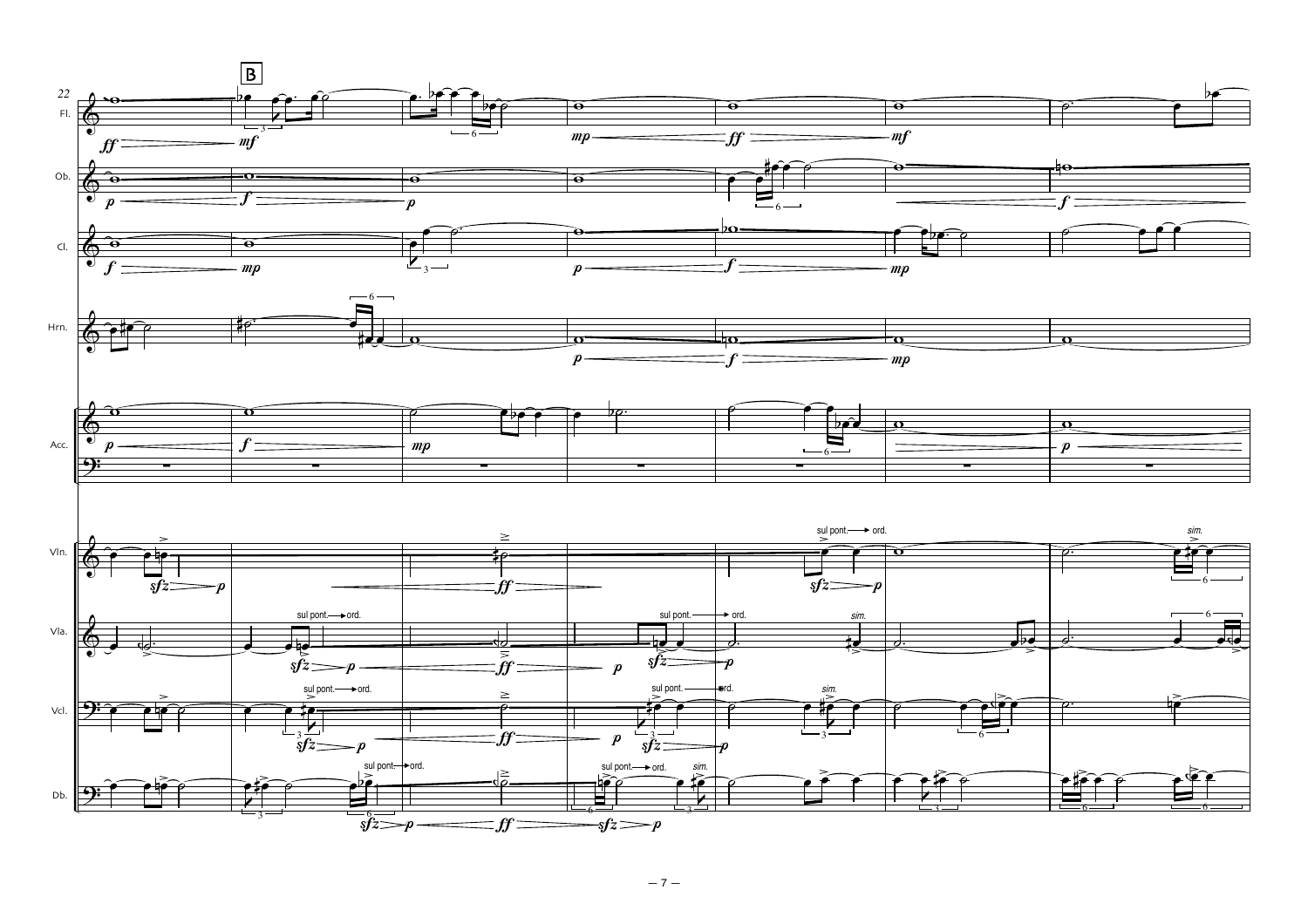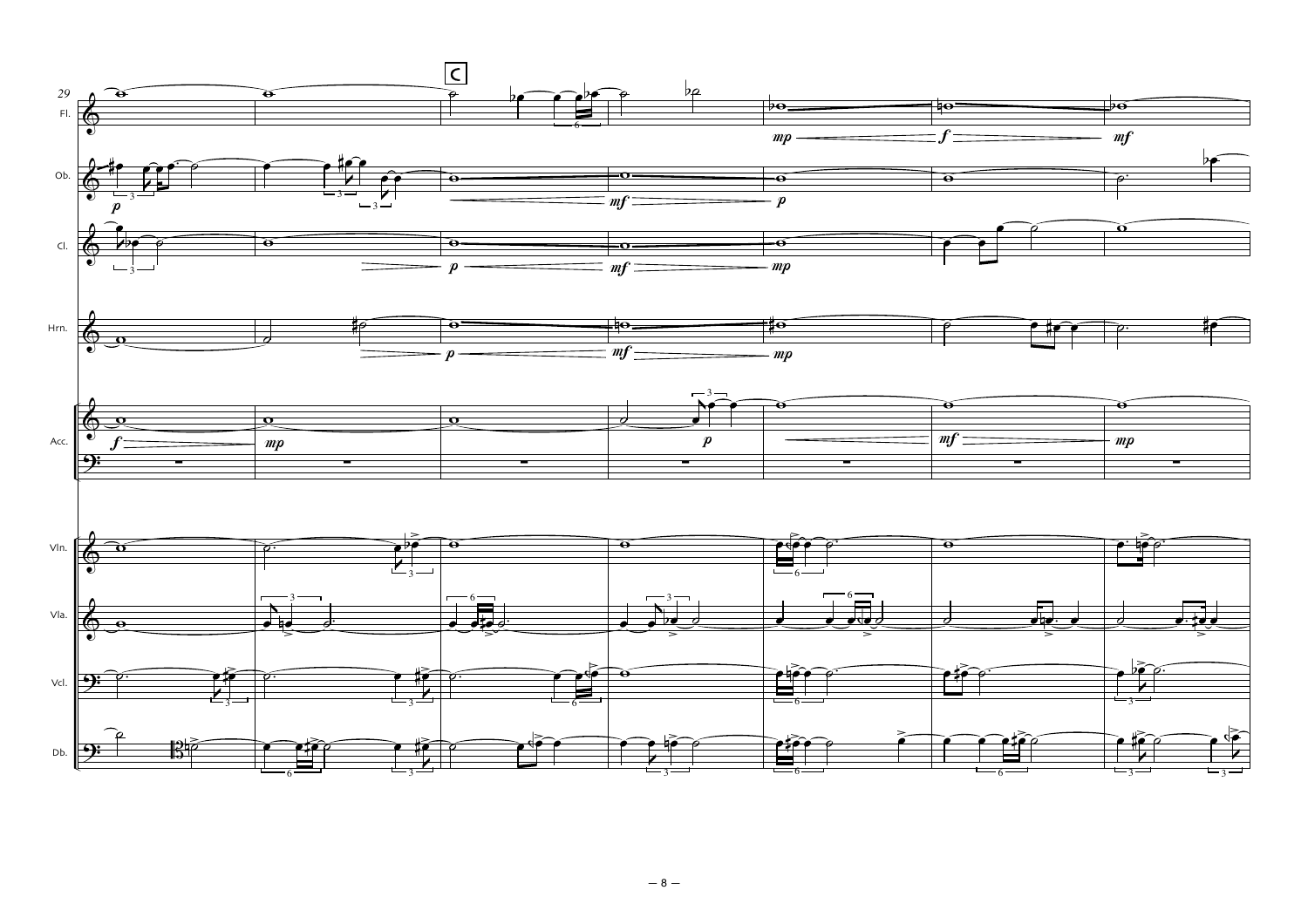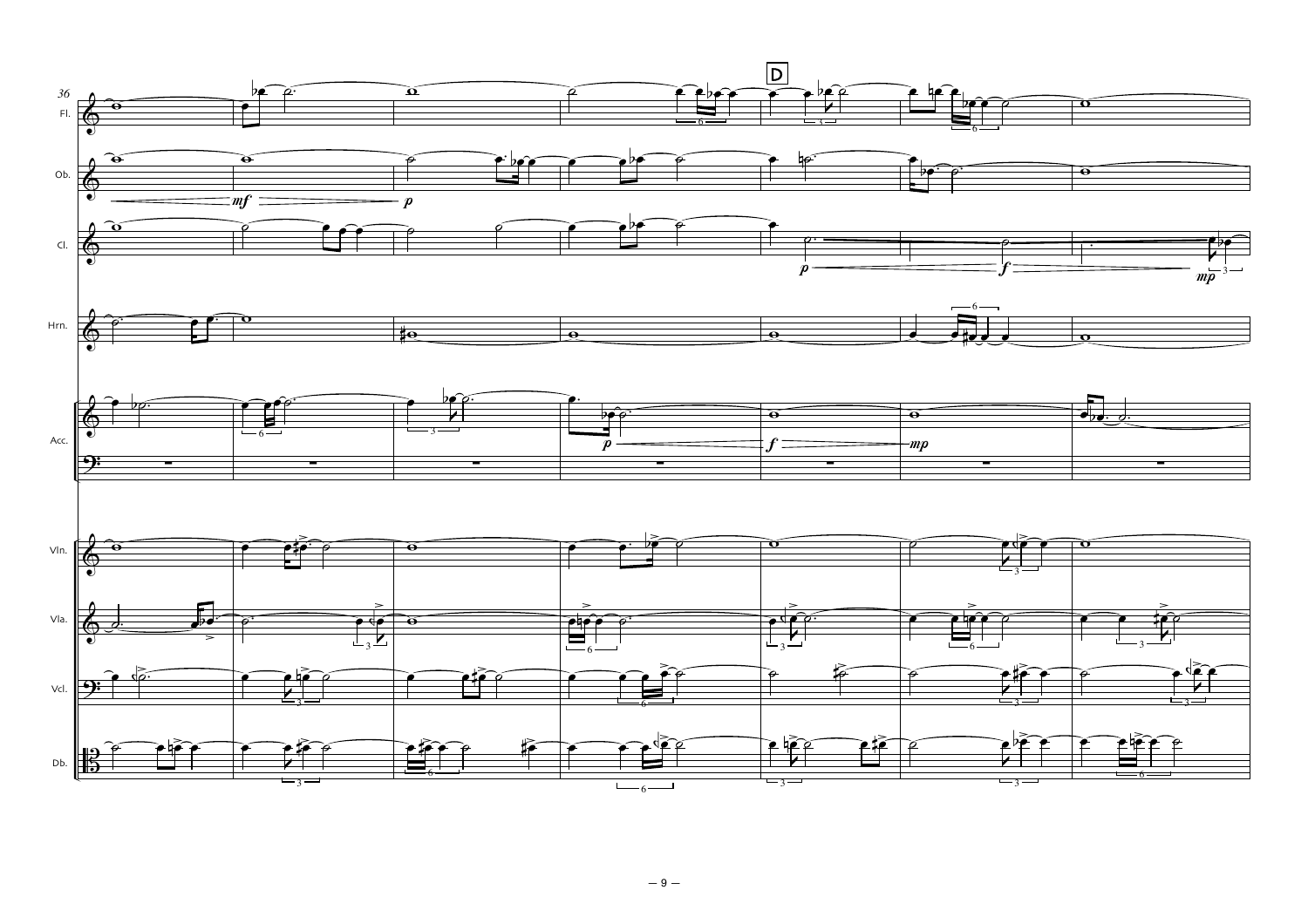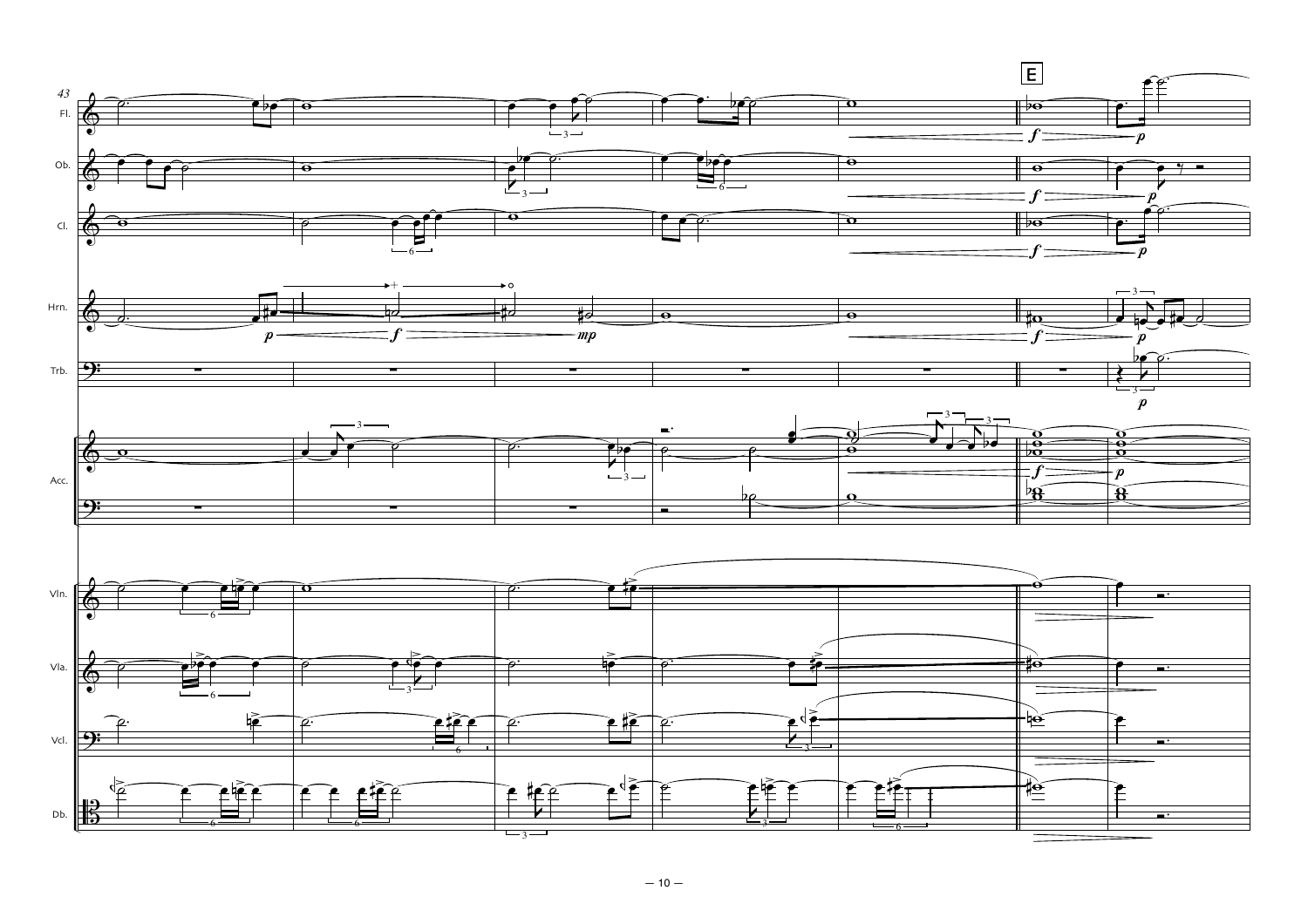

\*\*) any multiphonic that contains the given note and makes the indicated dynamic change possible.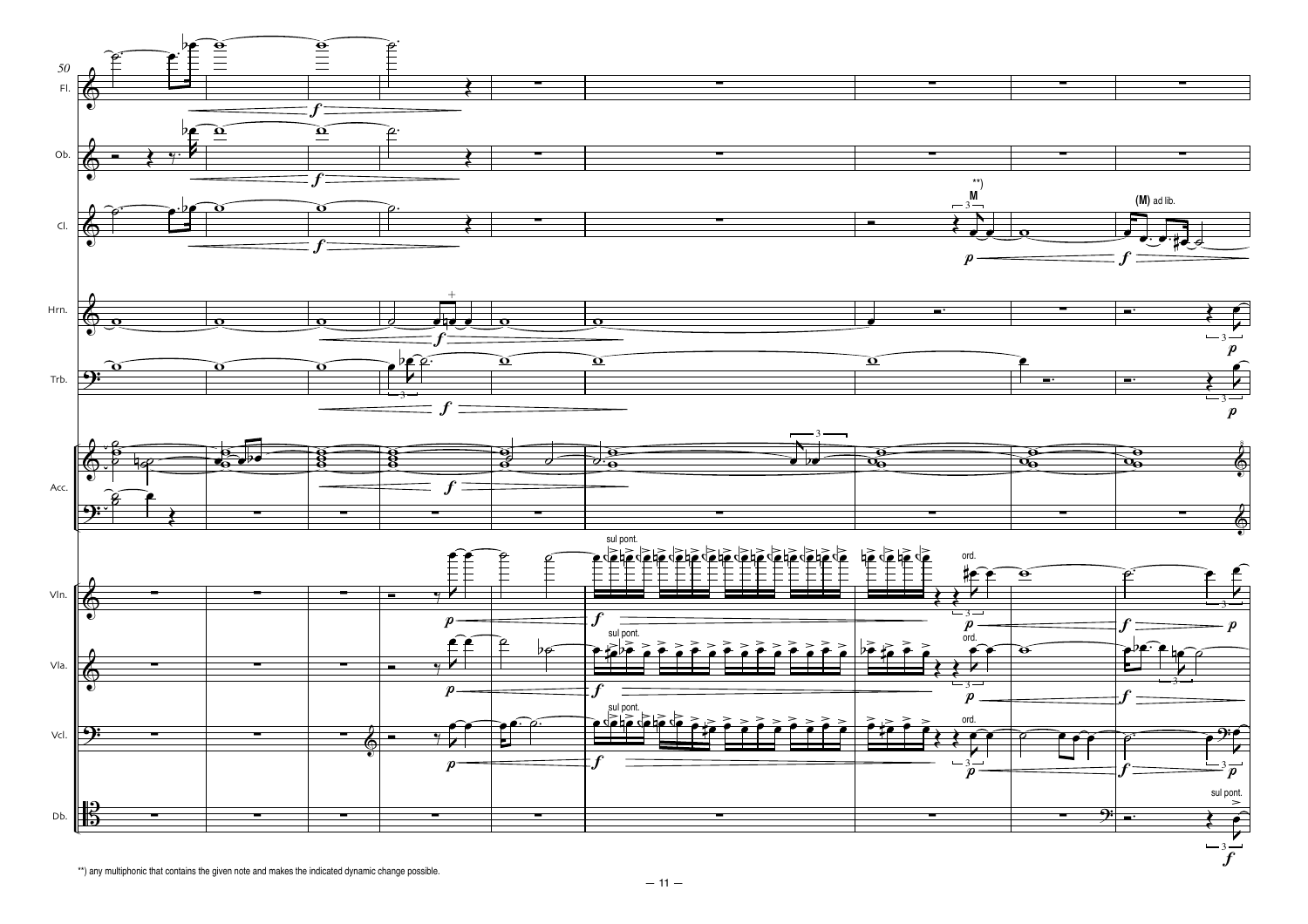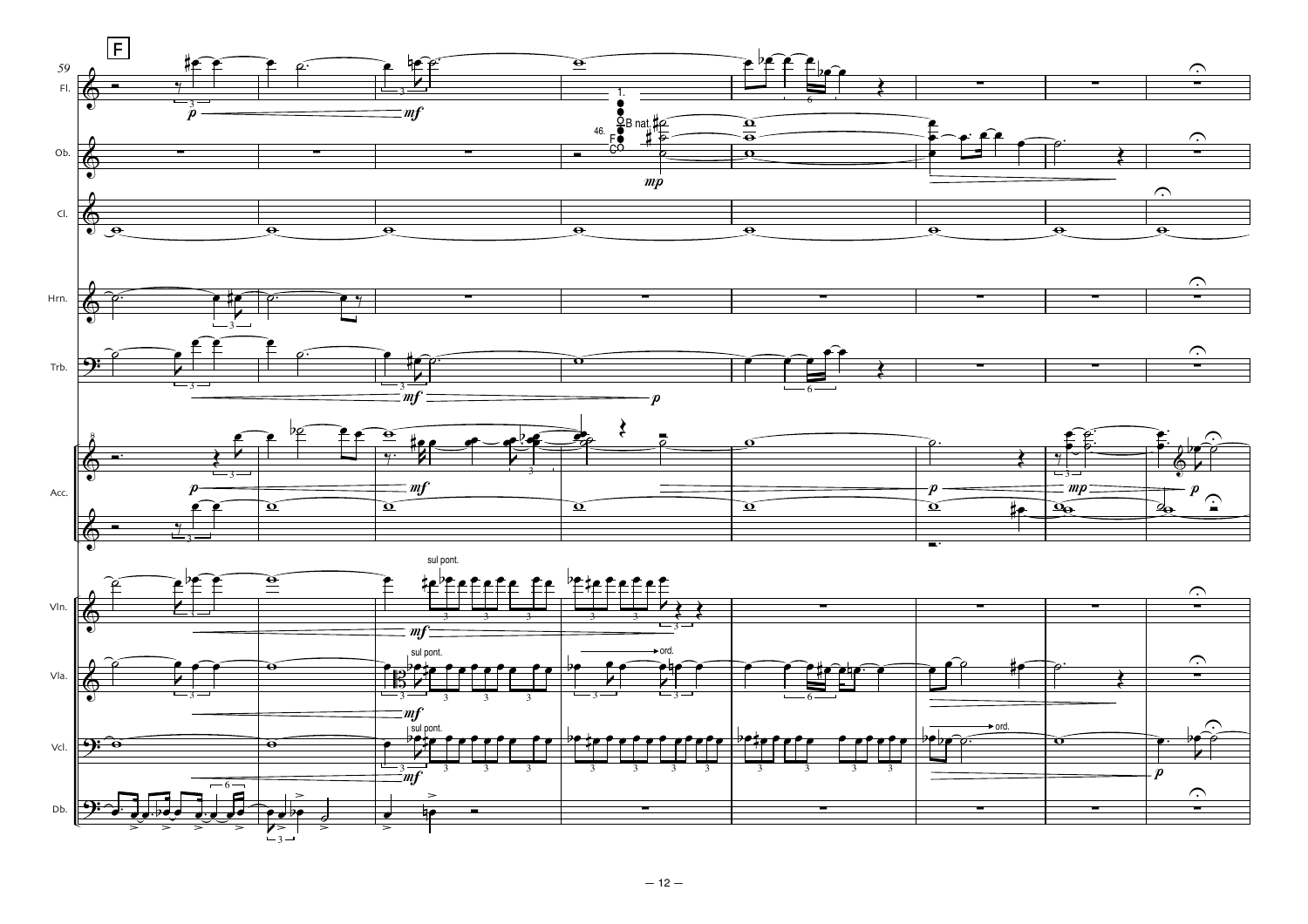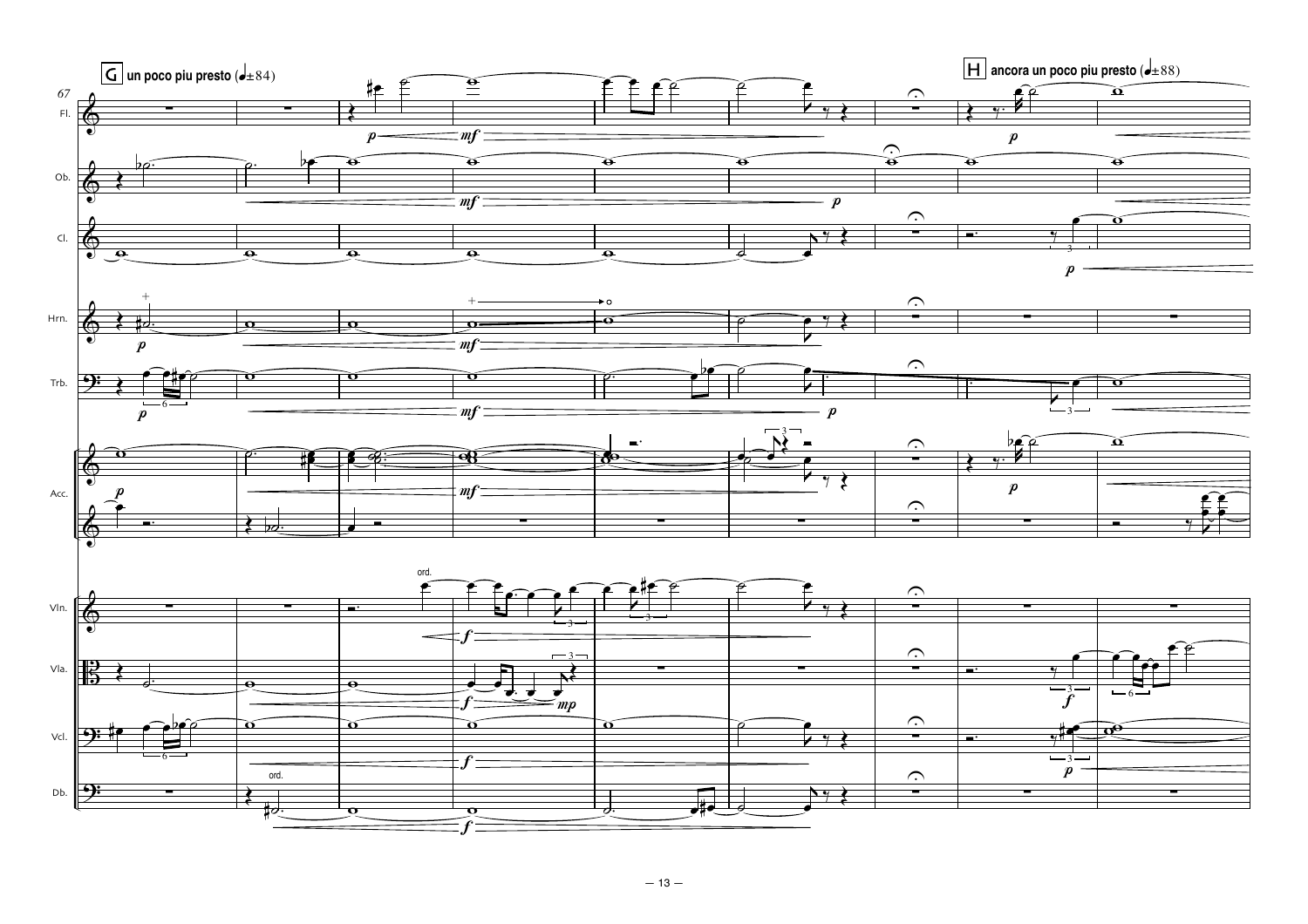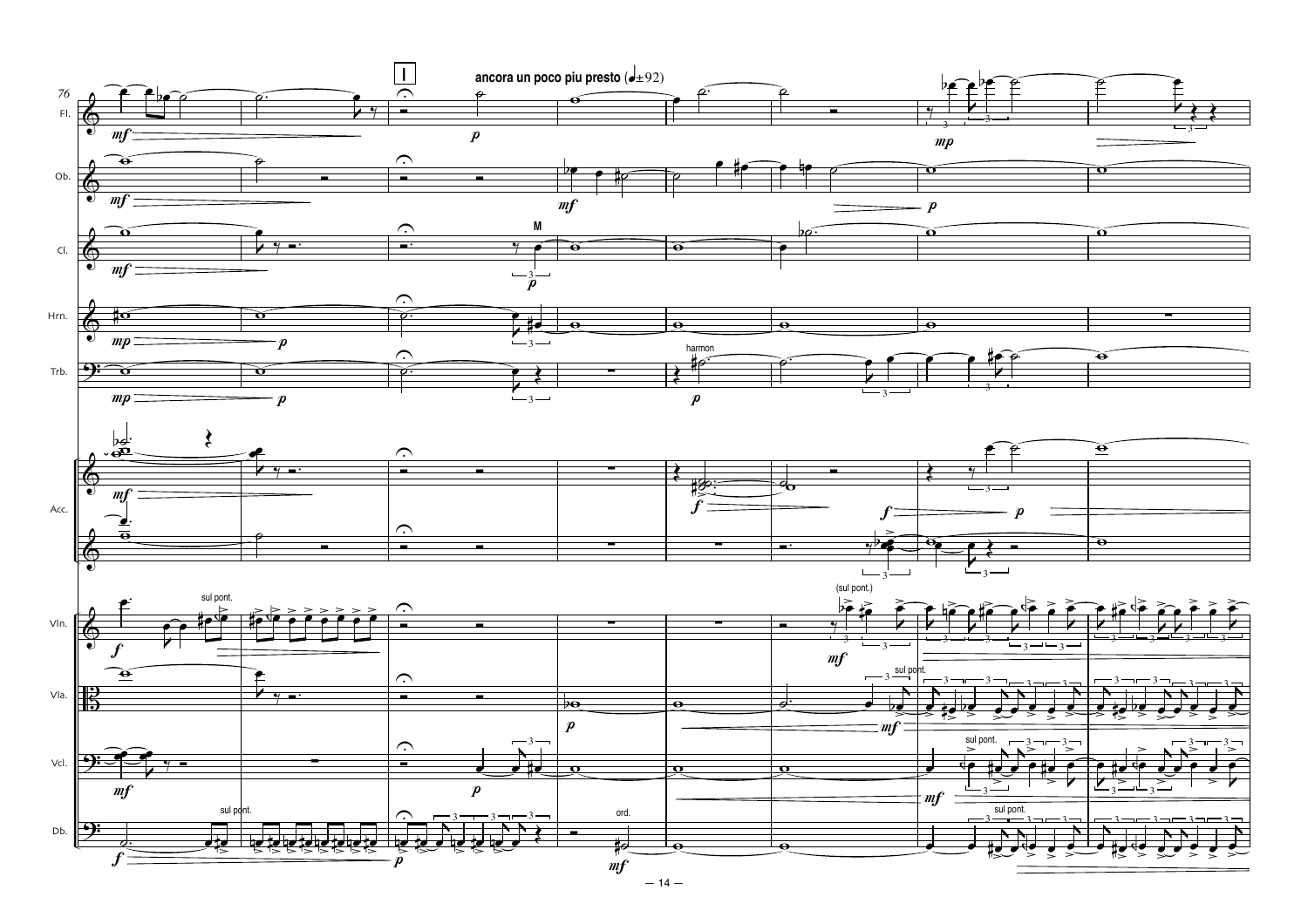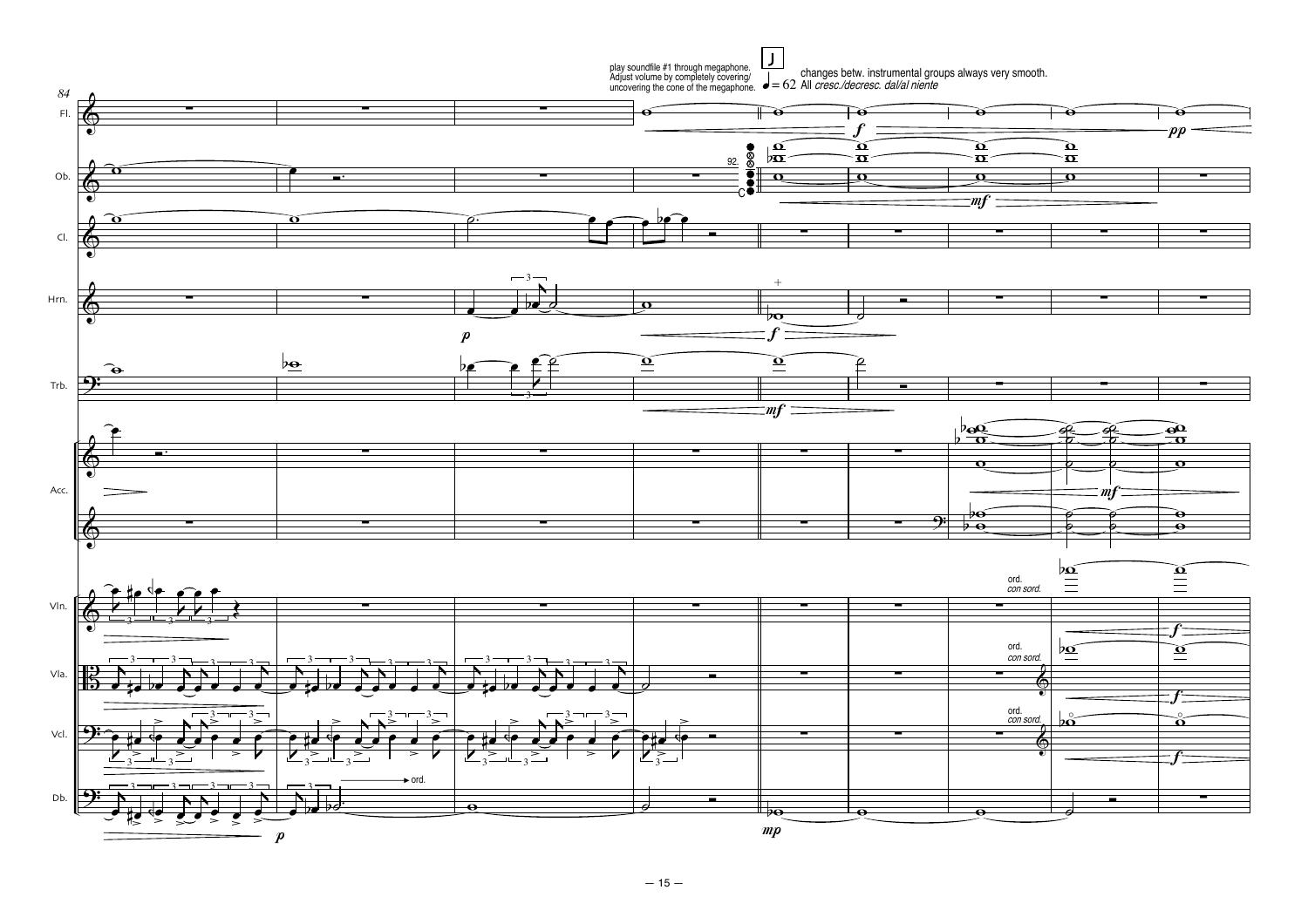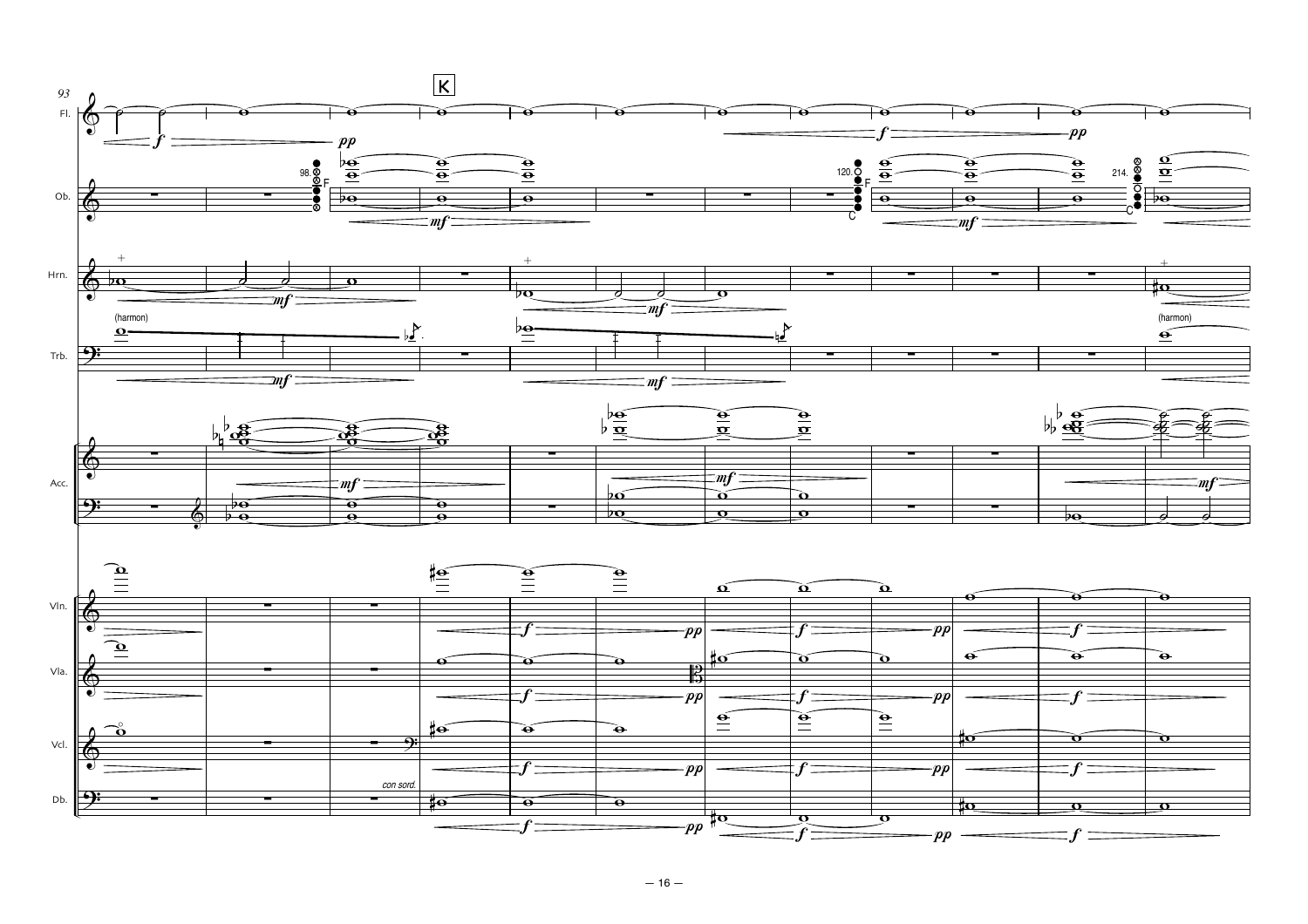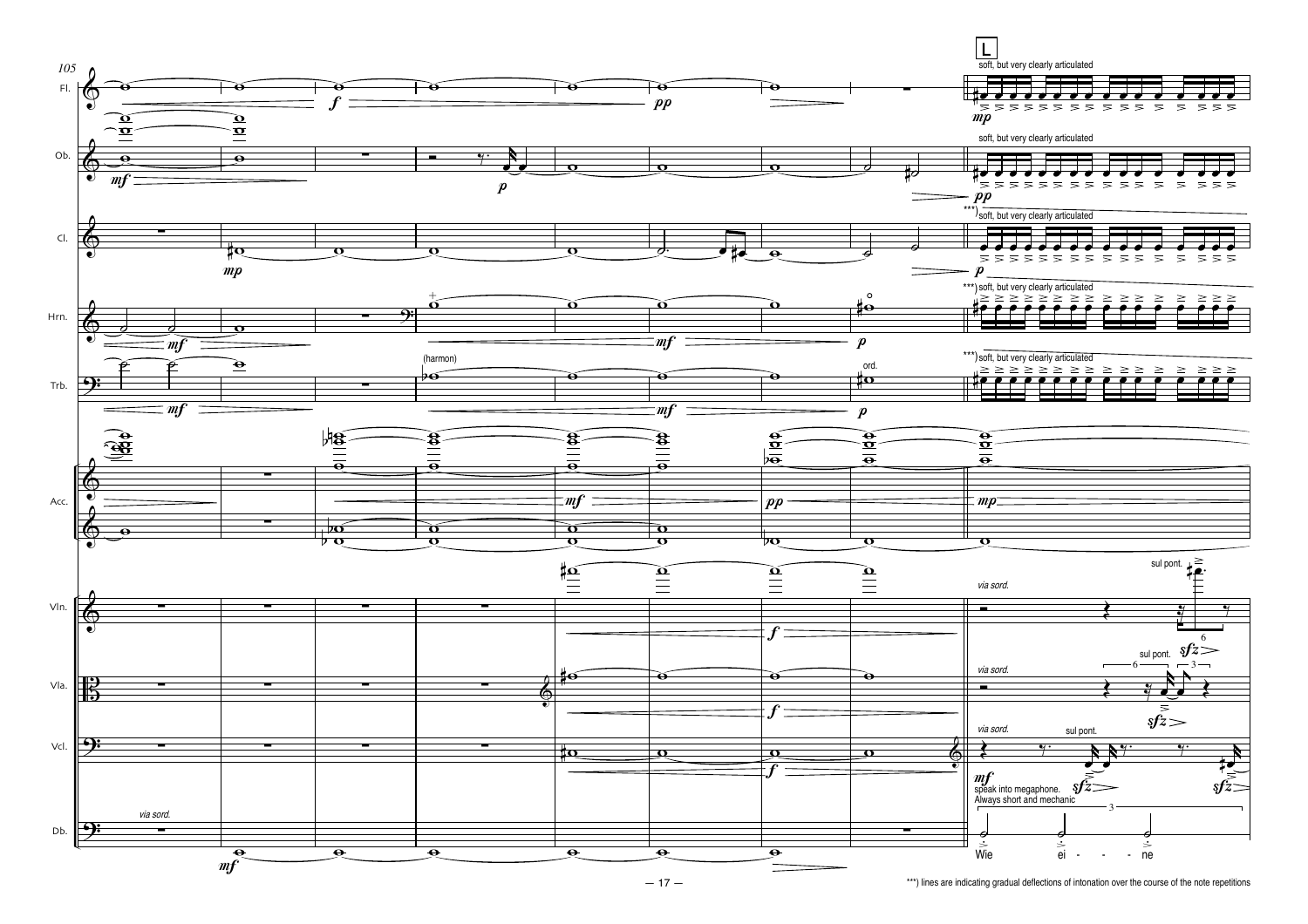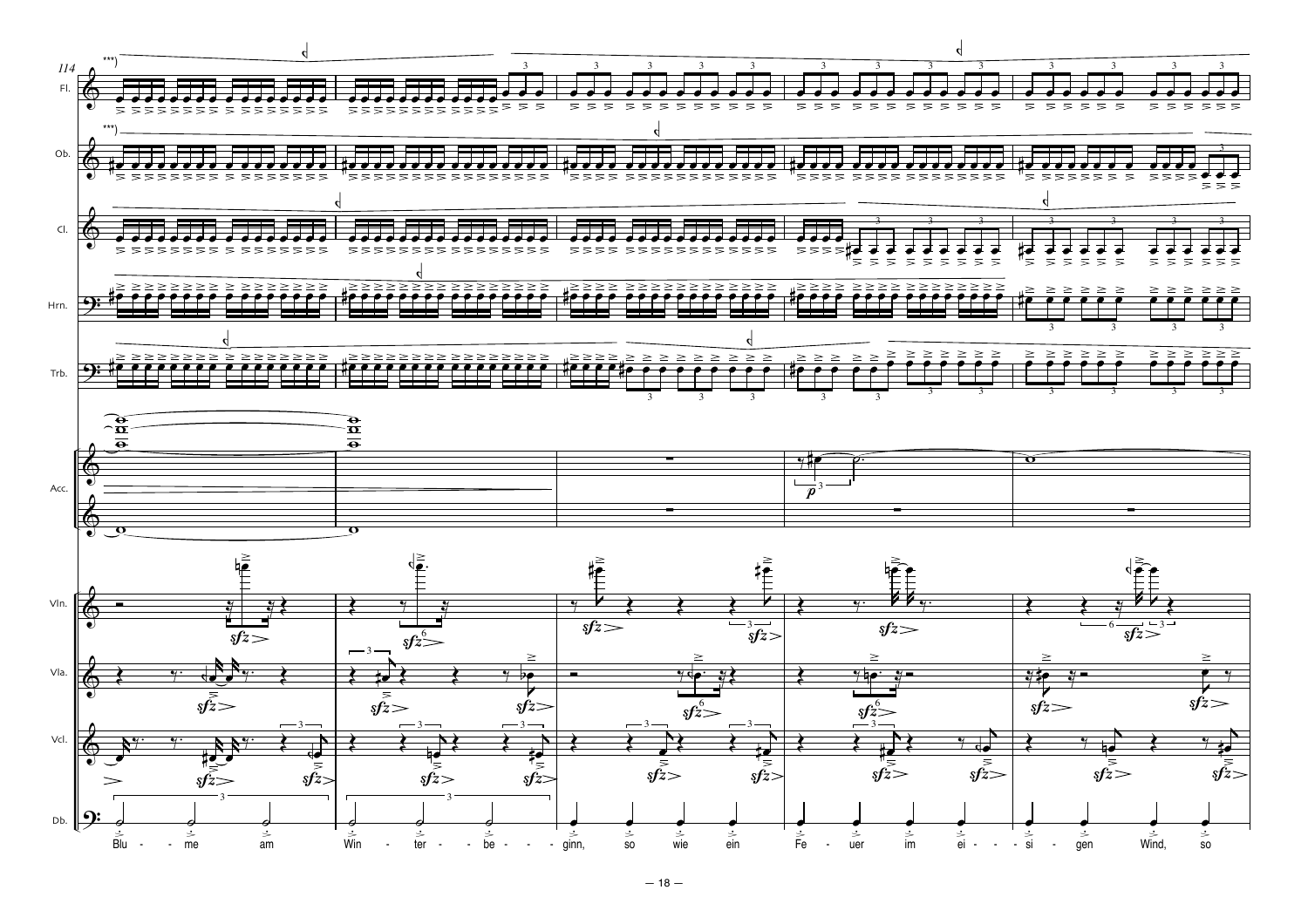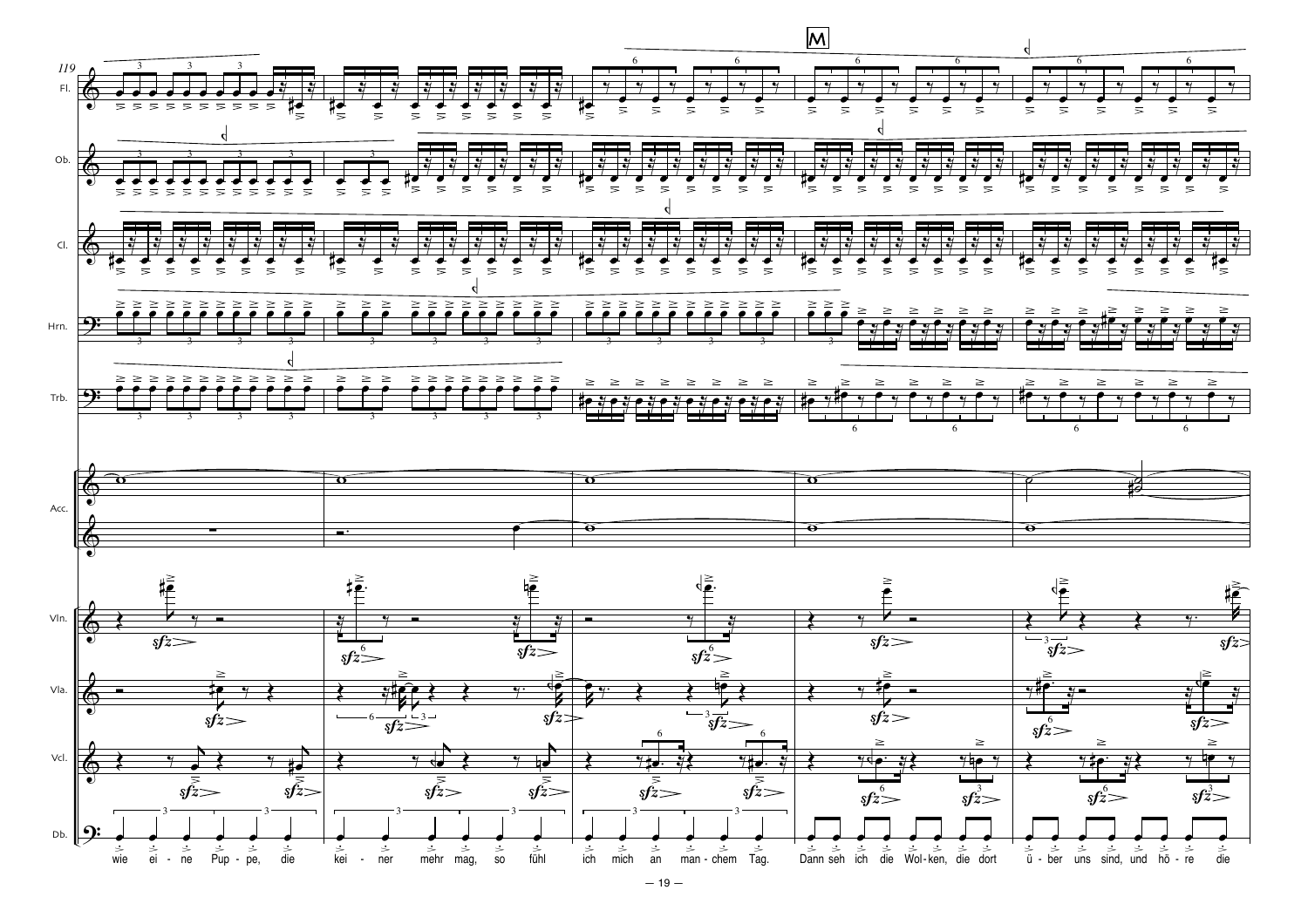